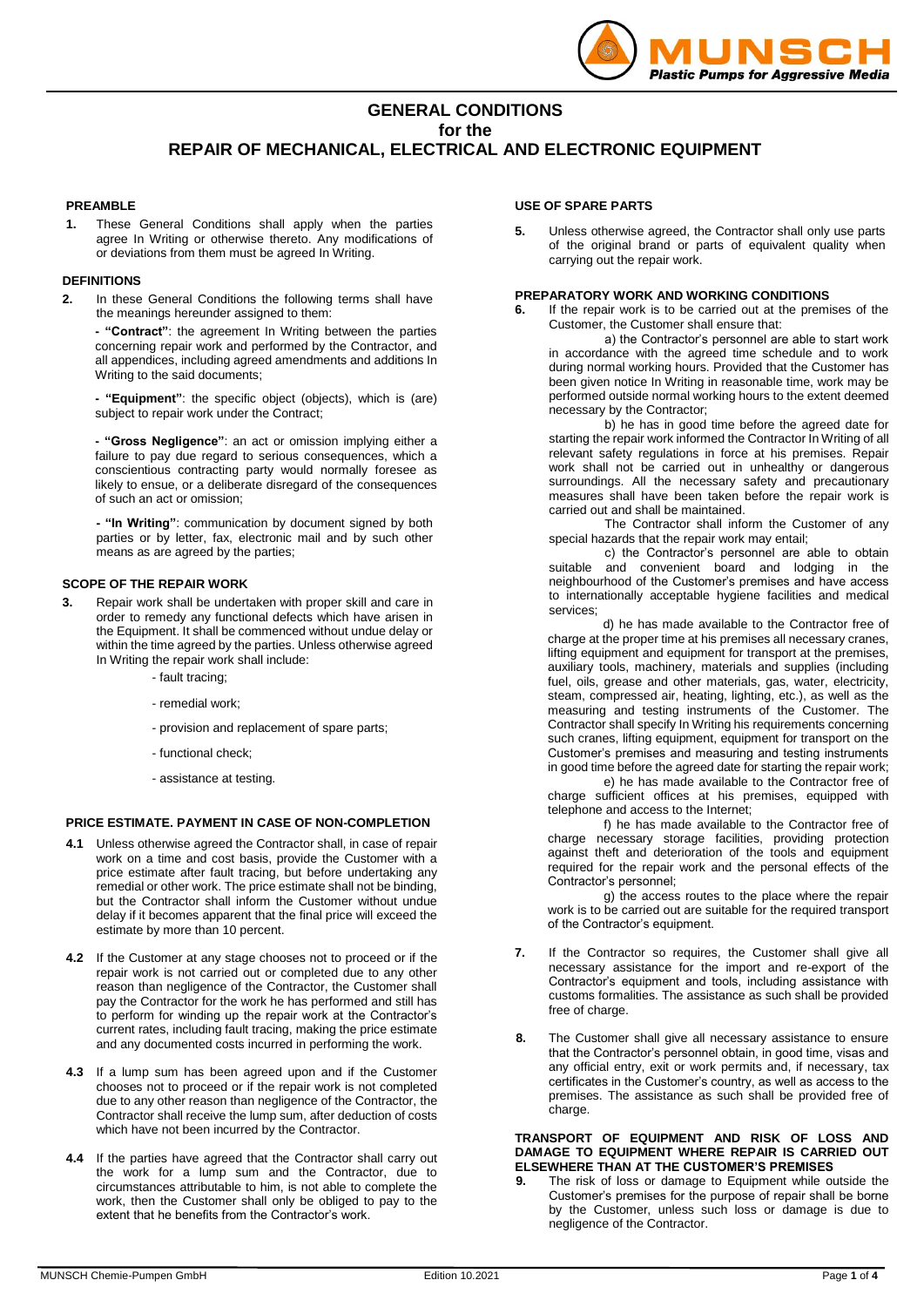

- **10.** If not otherwise agreed, the Contractor shall arrange for the transport of the Equipment from and to the Customer's premises. The Contractor shall give appropriate notice In Writing to the Customer about the time and means of transport of the Equipment concerned from and to the Customer's premises.
- **11.** Where the Customer is in delay in taking delivery of the repaired Equipment, the Contractor shall arrange for suitable storage at the Customer's risk and expense.

## **TECHNICAL DOCUMENTATION**

**12.** The Customer shall in good time provide current technical documentation (e.g. drawings, descriptions, charts and instructions) in his possession, which is relevant for carrying out the agreed repair work. The Contractor may not use such documentation for any other purpose than to fulfil the Contract.

### **CUSTOMER'S DELAY**

**13.** The Customer shall immediately notify the Contractor if he cannot let the Contractor carry out the repair work at the agreed time. Any agreed time for completion of the repair work shall then be extended as necessary having regard to all relevant circumstances.

 Regardless of the cause for such delay the Customer shall reimburse the Contractor for any additional costs that the latter incurs due to the delay.

# **TESTING AFTER REPAIR WORK**<br>**14.** When the Contractor has complete

**14.** When the Contractor has completed the repair work he shall notify the Customer thereof In Writing. The Contractor shall thereafter assist the Customer in carrying out such tests as have been agreed upon or as are reasonably required in order to ascertain that the repair work has been successfully completed.

# **CONTRACTOR'S DELAY**<br>**15.** If the Contractor, or

**15.** If the Contractor, due to a lack of proper skill and care or otherwise due to negligence, fails to start or complete the repair work at the agreed time, the Customer may by notice In Writing to the Contractor fix a final reasonable period for starting or completing the repair work, which period shall not be less than one week.

 If the Contractor fails to start or complete repair work within such final period, the Customer may himself undertake or employ a third party to undertake necessary repair work.

 Where successful repair work has been undertaken by the Customer or a third party pursuant to the previous paragraph of this Clause 15, the Customer shall be entitled to compensation by the Contractor of the reasonable costs of such successful repair work.

Where repair work as stipulated under the previous paragraphs is not successful, the Customer may terminate the Contract by notice In Writing to the Contractor. The Customer shall then be entitled to compensation of the reasonable costs of the repair work which was unsuccessfully undertaken by the Customer himself or by a third party employed by the Customer pursuant to the second paragraph of this Clause 15, and in addition to reimbursement of any remuneration which was already paid by the Customer to the Contractor pursuant to Clauses 16-18.

Compensation of costs of repair work and reimbursement of the remuneration, as stated in the previous paragraphs, shall be the sole remedies available to the Customer in case of a failure of the Contractor to start or complete repair work at the agreed time, as referred to in the first paragraph.

The limitation of liability does not apply in cases of intent or Gross Negligence pursuant to Clause 2 or in the event of a negligent breach of a fundamental condition of the contract of the Contractor. In the latter case, liability for slight negligence shall be limited to reasonably foreseeable damage that is intrinsic to the contract.

## **REMUNERATION FOR THE REPAIR WORK**

- **16.** Unless otherwise agreed the repair work carried out by the Contractor shall be paid on a time and cost basis. The Contractor's invoice for the repair work shall specify the following items separately:
	- working time;
	- time and costs of travel, board and lodging;
	- transport costs;
	- costs of spare parts;
	- costs of other material which has been used;
	- waiting time, overtime and additional costs caused
	- by the Customer;
	- other costs, if any.
- **17.** When repair work is to be carried out for a lump sum, the agreed price shall be deemed to include all the items mentioned in Clause 3. If the repair work is however delayed due to a cause not attributable to the Contractor, the Customer shall compensate the Contractor for:
	- waiting time and time spent on extra journeys;
	- costs and extra work resulting from the delay,
	- including removing, securing and setting up the
	- Equipment and repair equipment;
	- additional costs as a result of the Contractor having
	- to keep his repair equipment at the Customer's
	- premises longer than expected;
	- additional costs for journeys and board and lodging for the Contractor's personnel:
	- additional financing costs and costs of insurance; -

other documented costs incurred by the Contractor as

a result of changes in the repair program.

**18.** The charges for each item shall be in accordance with the rates and price lists currently applied by the Contractor. The specified amount shall be exclusive of any value added taxes and any other taxes, duties and dues levied on the invoice.

# **PAYMENT**<br>19. All n

**19.** All payments under the Contract shall be made against invoice within 30 days after the date of the invoice.

## **LATE PAYMENT**<br>**20.** If the Custo

**20.** If the Customer fails to pay at the due date, the Contractor shall be entitled to interest from the day on which payment was due and to compensation for recovery costs. The rate of interest shall be as agreed between the parties or otherwise 8 percentage points above the rate of the main refinancing facility of the European Central Bank. The compensation for recovery costs shall be 1 per cent of the amount for which interest for late payment becomes due.

The Contractor may in addition, after having notified the Customer thereof, suspend his performance of the Contract until he receives payment, and, after completion of the repair work, retain the Equipment and other property of the Customer which may be in his possession, as far as allowed under the relevant law. The Customer shall in case of suspension compensate the Contractor for any additional costs incurred due to the suspension and resumption of the repair work.

### **LIABILITY FOR DEFECTS**

**21.** The Contractor shall at his own cost remedy any defects in the repair work or in parts he has provided without undue delay after receipt of a notice under Clause 23 or after he himself discovered the defect.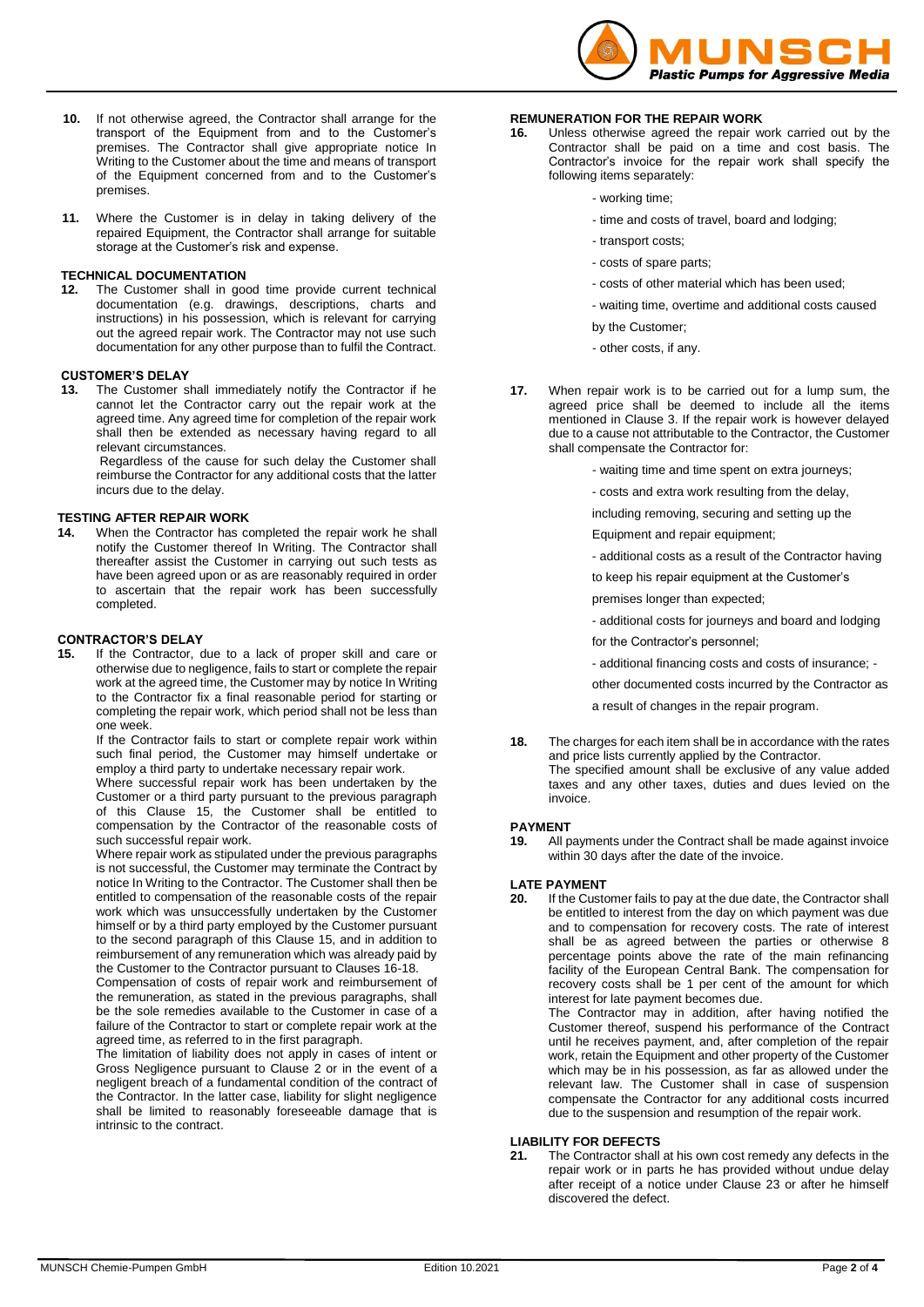

## **LIABILITY PERIOD**

**22.** Unless otherwise agreed, the Contractor shall be liable for the repair work for a period of twelve months after the work was completed.

The Contractor's liability for parts he has provided under the Contract shall only apply to defects which become apparent within twelve months after delivery to the Customer or  $-$  if the Contractor has installed the part(s) concerned during repair work – within 12 months after the work was completed.

## **NOTICE OF DEFECTS**

**23.** The Customer shall without undue delay notify the Contractor In Writing of any defect which appears in the work performed or in the parts provided by the Contractor.

If the Customer fails to give notice of a defect without undue delay he shall lose his rights in respect of the defect, except where the defect is such that it should have been apparent to the Contractor.

## **CONTRACTOR'S FAILURE TO REMEDY DEFECTS**

**24.** If the Contractor, due to a lack of proper skill and care, fails to fulfil his obligation under Clause 3 to remedy functional defects which have arisen in the Equipment or his obligation under Clause 21 to remedy defects in the repair work or in parts he has provided, the Customer may by notice In Writing to the Contractor fix a final reasonable period for completion of the Contractor's obligations, which period shall not be less than one week.

If the Contractor fails to fulfil his said obligations within such final period, the Customer may himself undertake or employ a third party to undertake necessary remedial work.

Where successful remedial work has been undertaken by the Customer or a third party pursuant to the previous paragraph of this Clause 24, the Customer shall be entitled to compensation by the Contractor of the reasonable costs of such successful remedial work.

Where remedial work as stipulated under the previous paragraphs is not successful, the Customer may terminate the Contract by notice In Writing to the Contractor. The Customer shall then be entitled to compensation of the reasonable costs of the remedial work which was unsuccessfully undertaken by the Customer himself or by a third party employed by the Customer pursuant to the second paragraph of this Clause 24, and in addition to reimbursement of any remuneration which was already paid by the Customer to the Contractor pursuant to Clauses 16-18.

Compensation of costs of remedial work and reimbursement of the remuneration, as stated in the previous paragraphs, shall be the sole remedies available to the Customer in case of a failure of the Contractor to remedy defects referred to in the first paragraph.

This limitation of the Contractor's liability shall not apply if he has been guilty of intent or Gross Negligence according to Clause 2 or where an injury or the death of a person is caused through negligence.

Furthermore, the limitation of liability shall not apply in cases of negligent breach of a fundamental condition of contract. In cases of slight negligence, the Contractor shall be liable only for reasonably foreseeable damage that is intrinsic to the contract.

The said limitation of liability shall also be inapplicable in cases of strict liability under the Product Liability Act for death or personal injury, or damage to items of property used privately. Furthermore, the said limitation of liability shall not apply in cases of

defects the Contractor has fraudulently concealed or whose absence he has guaranteed.

## **MEASURES TO PREVENT DAMAGE**

**25.** If defects in the Contractor's work or parts provided by him may cause damage to the Customer's property, including the Equipment, the Customer shall immediately inform the Contractor In Writing. The Customer shall bear the risk of damage to his property resulting from his failure so to notify. The Customer shall take reasonable measures to minimise damage and shall in that respect comply with instructions of the Contractor. The Contractor shall compensate the Customer for the necessary costs for such measures to the extent that the Contractor would have been liable for the damage.

## **LIABILITY FOR DAMAGE TO THE CUSTOMER'S PROPERTY**

**26.** The Contractor shall be liable for damage to the Customer's property, including the Equipment, caused by the Contractor's negligence in connection with the repair work under the Contract. The Contractor's liability shall, unless otherwise agreed, for each occurrence be limited to 75 000 EUR.

This limitation of the Contractor's liability shall not apply if he has been guilty of intent or Gross Negligence according to Clause 2.

Furthermore, the limitation of liability shall not apply in cases of negligent breach of a fundamental condition of contract. In cases of slight negligence, the Contractor shall be liable only for reasonably foreseeable damage that is intrinsic to the contract.

The said limitation of liability shall also be inapplicable in cases of strict liability under the Product Liability Act.

Furthermore, the said limitation shall not apply in cases of damage attributable to fraudulent concealment or under a specific guarantee granted.

## **LIMITATION OF LIABILITY**

**27.** The Contractor's liability under these General Conditions does not cover defects or damage due to circumstances which are not attributable to the Contractor, such as incorrect use of the Equipment, incorrect daily care by the Customer, faulty maintenance by the Customer or incorrect measures under Clause 25. Nor shall the Contractor be liable for normal wear and tear.

Except as explicitly stated otherwise in these General Conditions, the Contractor shall have no liability for defective work, defective parts provided under the Contract or otherwise for his negligence. This applies to any loss which may be caused in connection therewith, such as loss of production, loss of profit, loss of use, loss of contracts and any other consequential or indirect loss whatsoever. This limitation of the Contractor's liability shall not apply if he has been guilty of intent or Gross Negligence according to Clause 2 or where an injury or the death of a person is caused through negligence.

Furthermore, the limitation of liability shall not apply in cases of negligent breach of a fundamental condition of contract. In cases of slight negligence, the Contractor shall be liable only for reasonably foreseeable damage that is intrinsic to the contract.

The said limitation of liability shall also be inapplicable in cases of strict liability under the Product Liability Act for death or personal injury, or damage to items of property used privately. Furthermore, the said limitation of liability shall not apply in cases of defects the Contractor has fraudulently concealed or whose absence he has guaranteed.

If the Contractor incurs liability towards any third party for damage to property arising in connection with the repair work, the Customer shall indemnify, defend and hold the Contractor harmless to the same extent as the Contractor's liability towards the Customer is limited under these General Conditions.

If a claim for loss or damage as described in this Clause is lodged by a third party against one of the parties, the latter party shall forthwith inform the other party thereof In Writing.

The Contractor and the Customer shall be mutually obliged to let themselves be summoned to the court or arbitral tribunal examining claims for damages lodged against one of them on the basis of damage allegedly caused by the Equipment and arising in connection with the repair work. The liability between the Contractor and the Customer shall however be settled in accordance with Clause 33.

### **FORCE MAJEURE**

**28.** Either party shall be entitled to suspend performance of his obligations under the Contract to the extent that such performance is impeded or made unreasonably onerous by Force Majeure, meaning any of the following circumstances: industrial disputes and any other circumstance beyond the control of the parties such as fire, war, extensive military mobilisation, insurrection, requisition, seizure, embargo, restrictions in the use of power, currency and export restrictions, epidemics, natural disasters, extreme natural events, terrorists' acts and defects or delays in deliveries or